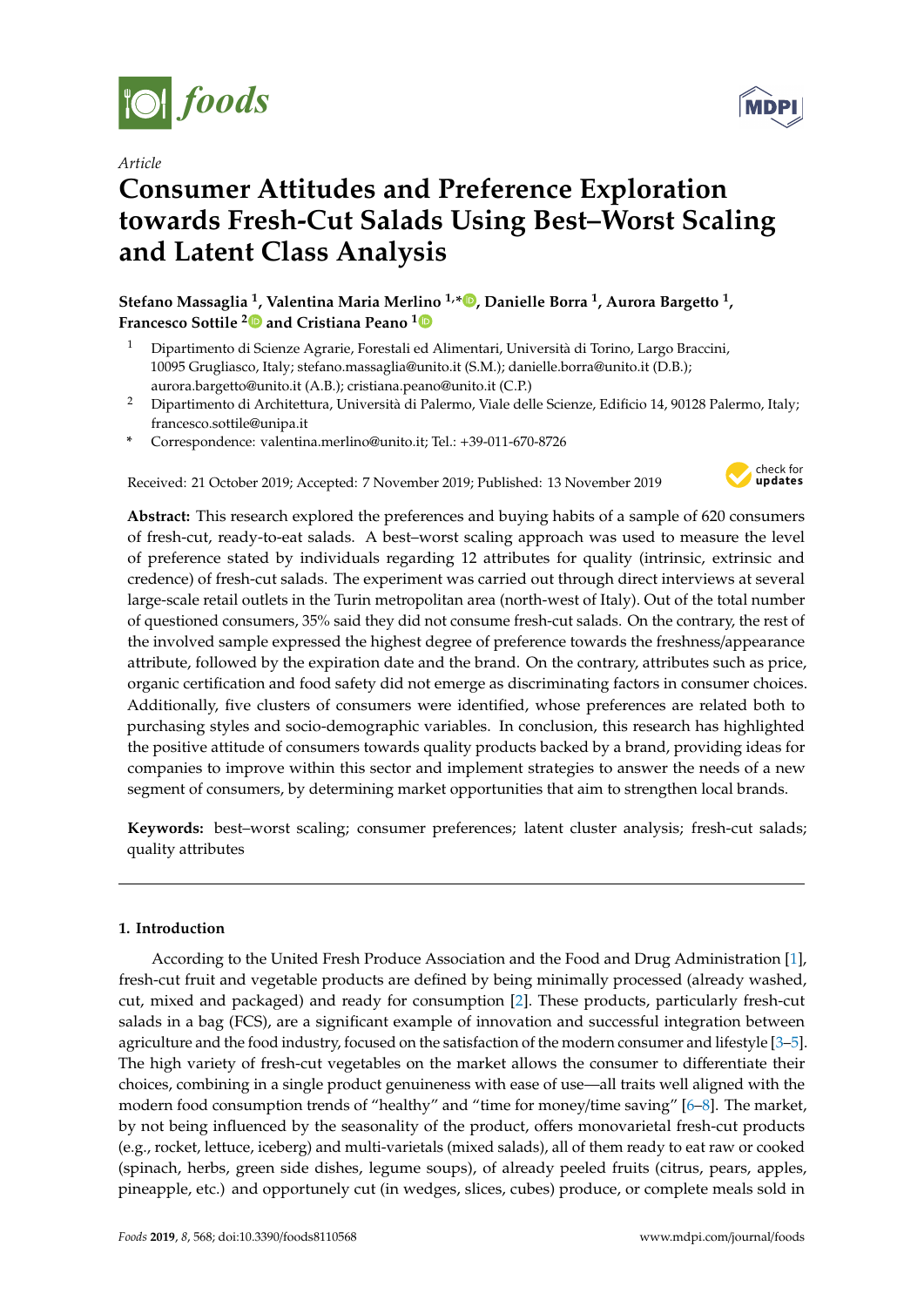single-dose containers equipped with forks for eating out. The evolution of food technology has been applied both to the cultivation phase in the field, and to post-harvest management (e.g., for shelf-life prolongation) and has resulted in products offering effective services (convenience food) together with marked freshness traits, and organoleptic and sensorial characteristics unchanged with respect to the fresh product [5]. For example, the improvement of packaging technologies has allowed the development of more sustainable and practical solutions [9] enabling the consumption of these products outside the home, such as in the workplace and while traveling. Even in the Italian context the fresh-cut salads consumption is increased in accordance to consumer research of health-enhancing foods in parallel to convenience product aspect, even outside the home. In particular, at the national level and compared to their first appearance in the early 1980s, the fresh-cut fruit and vegetable sector has grown exponentially over the last decade (+376%), especially in the north of the country with a 60% share of the total [10]. As for salads in a bag, in 2017 approximately 19.4 million Italian consumers reported regularly buying these products, especially through large-scale distribution, which is reported as the main sales channel for these products. In the same year, the only Italian market for fresh cut and wrapped salads registered a +4% trend in large-scale distribution, with an increase in sales (+8.2%) for private labels especially, which hold a 60% market share [11].

The increase in consumption and the development of the fresh-cut salad market in Italy went hand in hand with the development of consumption profiles characterized by different preferences towards the different attributes that describe the product. In addition, besides responding to nutritional needs, the consumption of fruits and vegetables in general is a hedonic and gustatory experience, based on the interaction between the intrinsic/sensorial characteristics of the product (freshness, appearance, aroma). It is therefore very important that the need for "convenience" of the product is always accompanied with the maintenance of the nutritional and sensorial quality, in order to better satisfy the needs of the consumer. Among the internal and sensory attributes evaluated by the consumer in the choice and at the consumption of fresh-cut salads, we found in the literature the freshness, appearance, variety, and seasonality were of greatest importance [12–14]. In addition to the intrinsic aspects, the purchase act is increasingly influenced by the assessments of individuals towards the so-called attributes of belief (such as safety, nutritional benefits, origin, quality certifications, organic status, local production, and sustainability of the product) [15–17]. Nevertheless, a good number of consumers still consider this product too expensive, unsustainable, and of high hygienic-sanitary risk (it can be seen as a carrier of pathogens such as *Salmonella* spp., *Listeria monocitogenes*, *Escherichia coli*, and *toxoplasma)* [18–21].

Due to the heterogeneity and high variability of salads in a bag on the market, as well as the remarkable increase in the consumption of these products, the analysis of individual trends, attitudes and preferences has become very important to deciding on the marketing strategies of the operators of the sector, considering the joint evaluation of different types of attributes (extrinsic, intrinsic, credence) that characterized the considered product. In this research, it was assumed that (H1) the consumer evaluates in a differently way the attributes describing fresh-cut salads to the three above-mentioned categories. In order to verify this hypothesis, were then chosen 12 descriptive attributes of salads in bag among credence, intrinsic and extrinsic features as a result of a literature research. The declared preferences by a sample of individuals intercepted at different outlets in the Turin metro area (northwest of Italy) were analyzed by adopting the best–worst scaling (BWS) approach. The BWS, also known as maximum difference (Maxdiff), allows us to compare the degree of preference expressed towards attributes from individuals intercepted in a choice experiment through a multivariate and quantitative methodological approach. In addition, other hypotheses of our research included that could be exits a correlation between the declared preferences and the consumer socio-demographic characteristics (H2), as well as their purchasing behavior (H3). At this purpose, to supports this latter hypothesis the Latent Class Cluster analysis was made to identifying different consumer targets that were described in function of preferences, fresh-cut salads purchasing habits and socio-demographic variables.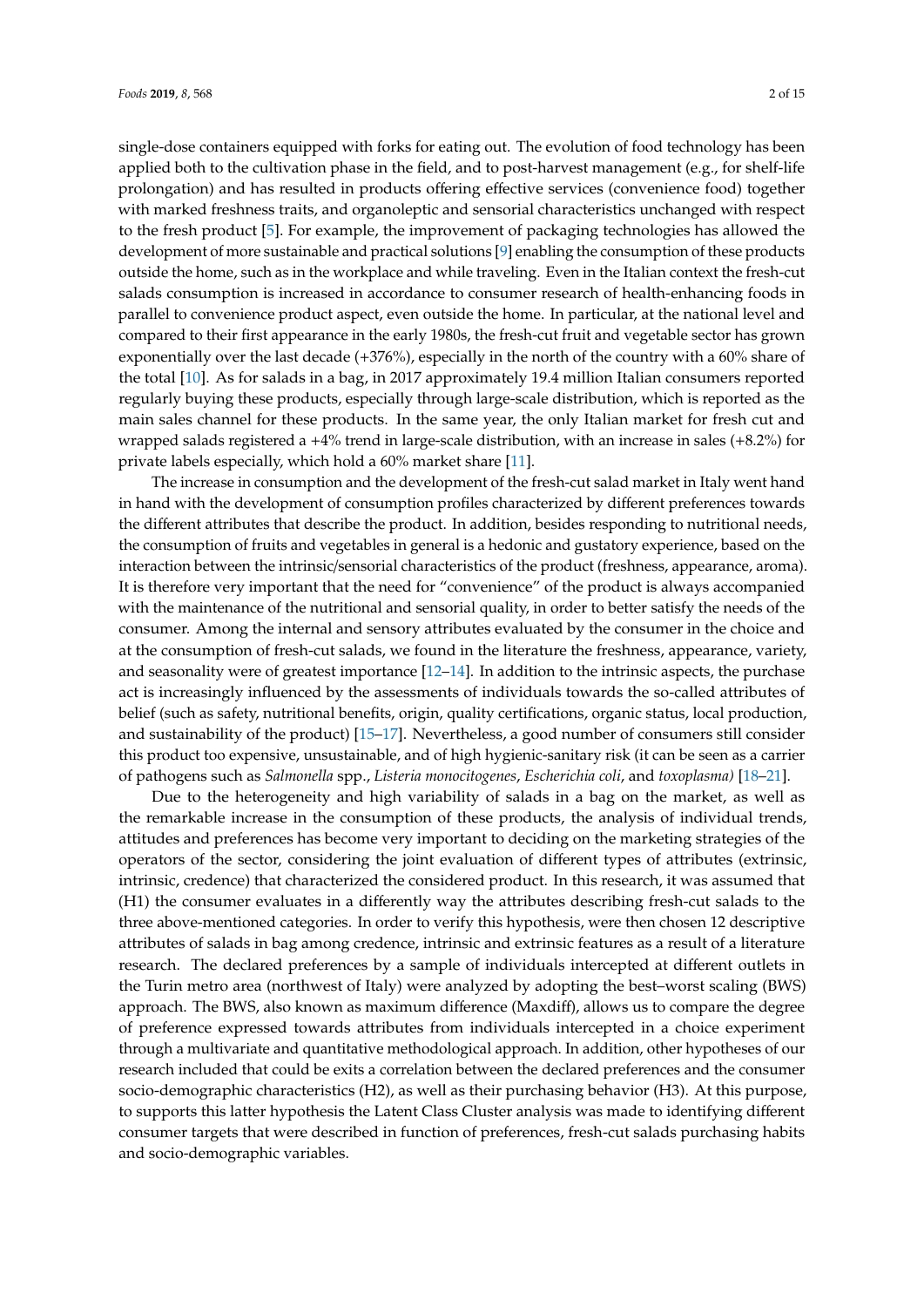# **2. Materials and Methods**

#### *2.1. Data Collection 2.1. Data Collection*

A paper questionnaire was developed in order to explore the preferences and habits of purchase A paper questionnaire was developed in order to explore the preferences and habits of and consumption of our sample. A total of 620 individuals were selected for direct (face-to-face) interviews in different points of sale of large-scale chains (supermarkets and hypermarkets) in the metropolitan area of Turin. The survey was structured into three main sections (Figure 1) designed, respectively, to investigate the socio-demographic variables of the individuals interviewed, their habits and consumption patterns for FCS, and their declared preferences towards the 12 quality attributes (FCSa) of salad in a bag. In particular, the last section of the questionnaire was structured to implement the best–worst scaling methodology.



**Figure 1.** The conceptual framework of the survey.

# *2.2. Data Analysis*

in describing the fresh-cut salads in a bag. Secondly, the indexes of relative preference deriving from the survey on the entire sample were used for the analysis of the heterogeneity of individuals and The data analysis included two steps: First, we calculated the importance of each selected attribute cluster segmentation.

attribute in describing the fresh-cut salads in a bag. Secondly, the indexes of relative preference The BWS methodology was developed in 1992 by Finn and Louviere [22]. Compared to other methods of indirect measurement of individual preferences, the BWS allows us to overcome the limits of the range and of the ranks, which imply a high cognitive effort required by the interviewee, reducing the efficiency of the investigation [22,23]. Furthermore, even if this methodology provides an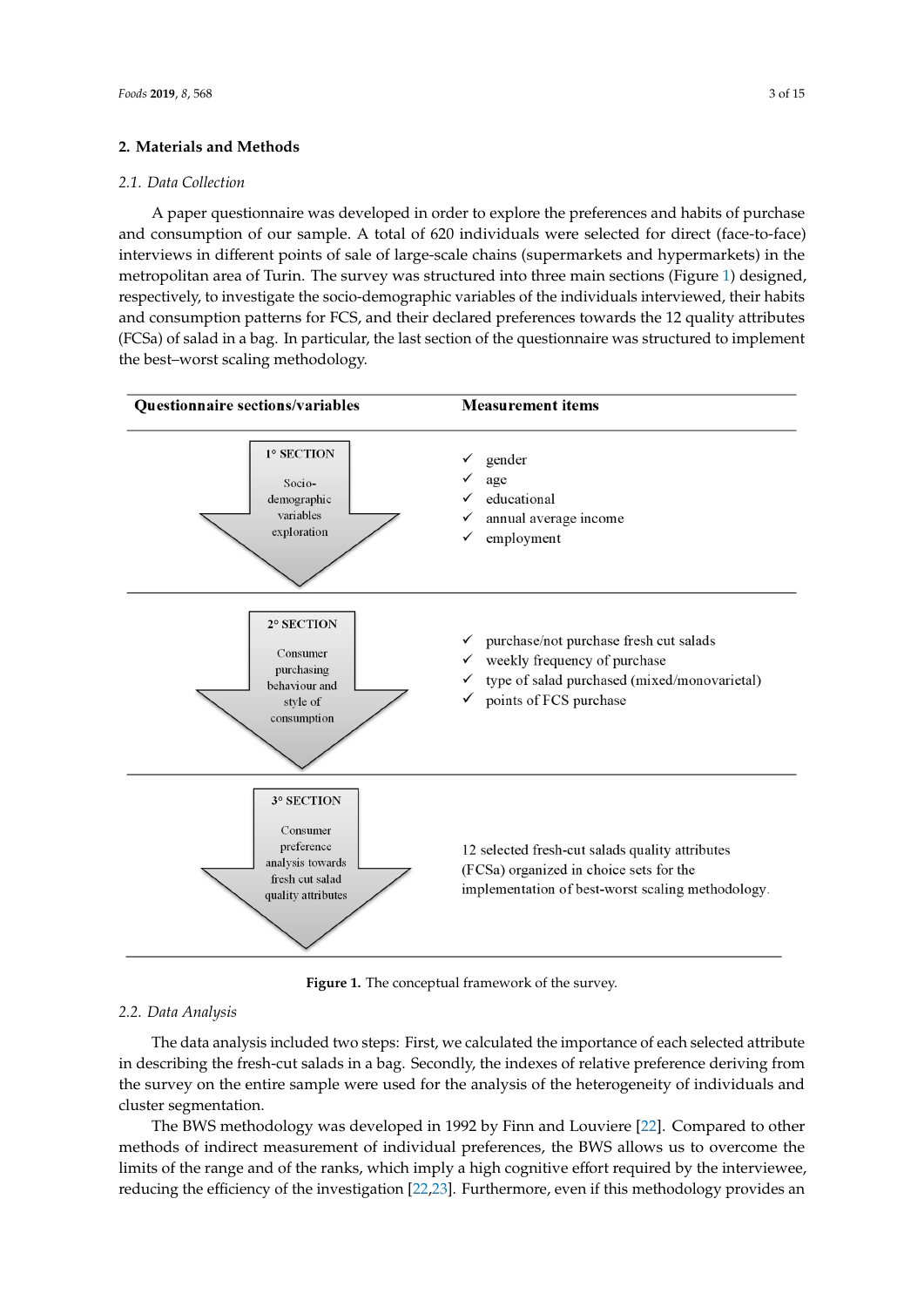ordinary scale of qualitative attributes, it assigns a quantitative value to the individual preference level declared by the respondent (preference index).

An incomplete balanced block design (BIBD) was used. A BIBD design has the following characteristics: (1) Each attribute occurs in each comparison set at most once; and (2) each of the attributes m appears exactly  $r$  times through the choice sets and co-runs exactly  $\lambda$  times with other  $(m-1)$  attributes. The numbers  $\lambda$  and *r* are integers, and  $\lambda$  can be calculated according to the equation of  $\lambda = r \times (m-1)/(k-1)$  [23–25]. The main advantage of this design is that it allows us to considerably reduce the number of comparison sets to be evaluated [24,26]. Given the set of k attributes, the BIBD has created *s* choice sets containing *m* attributes per set, which implies the constant condition *k* > *m*. A preferred BIBD design is symmetrical (when *s* = *k*), which is also known as the Youden square [23]. In the present paper, 12 attributes  $(k = 12)$  describing salads in envelopes (FCSa) were selected, according to different authors  $[27-29]$ . Both the intrinsic and extrinsic quality cues and credence attributes were selected [2,14,26] to describe the FCS (Table 1).

Table 1. The 12 fresh-cut salad attributes (FCSa) selected for the best-worst scaling (BWS) methodology implementation. Each item is classified into the intrinsic, extrinsic and credence attribute categories and some references are reported for single characteristics.

| <b>Attributes category</b>    | Fresh-cut salads attributes (FCSa) | <b>References</b>   |
|-------------------------------|------------------------------------|---------------------|
|                               | Organic certification              | $[30 - 32]$         |
| Credence attributes           | Local production                   | $[33 - 37]$         |
|                               | Environmental sustainability       | $[9,38-41]$         |
|                               | Safety product                     | $[42 - 45]$         |
|                               | Seasonality                        | [41, 46, 47]        |
| Intrinsic quality cues        | Variety                            | [36, 47, 48]        |
|                               | Freshness/appearance               | $[5, 49 - 51]$      |
|                               | Labeling information               | [52, 53]            |
| <b>Extrinsic quality cues</b> | Brand                              | $[54 - 56]$         |
|                               | Price                              | $[27, 28, 57 - 69]$ |
|                               | Expiration date                    | $[60 - 63]$         |
|                               | Promotional offers                 | [64, 65]            |

Using the software Sawtooth (SSI version 8.4.6, Orem, UT, USA; http://www.sawtoothsoftware.com/), the FCSa of quality (items) were implemented in the questionnaire using an experimental design BIBD characterized by the attributes of nine sets (*s*) containing four FCSa each (*m*). Furthermore, four different versions of the questionnaire were created and used for the design, and on each of them a single attribute appears three times  $(r)$  in different combinations. The interviewed people had to indicate, among the four attributes of each set, the characteristic they consider the most influential/important (BEST) and less influential/important (WORST) during the selection and purchase of the product. Therefore, it is assumed that the preference of an individual with respect to object A and with respect to object B is given by the frequency with which A is chosen as preferred with respect to B (Random Utility Theory) [66].

Feedbacks collected from the interviews were analyzed to obtain the raw numerical preference index for each quality attribute (average raw score, A-RS).

The methodology of BWS assumes that respondents can easily make a reliable and valid choice, since they only need to choose the options "best" and "worst" in each set of choices. By asking them repeatedly to choose the two most extreme attributes from a series of sets, we can achieve the level average of importance of each attribute with the following equation (1):

Average Raw Score = 
$$
\frac{COUNT_{best-COUNT_{worst}}}{r \times n}
$$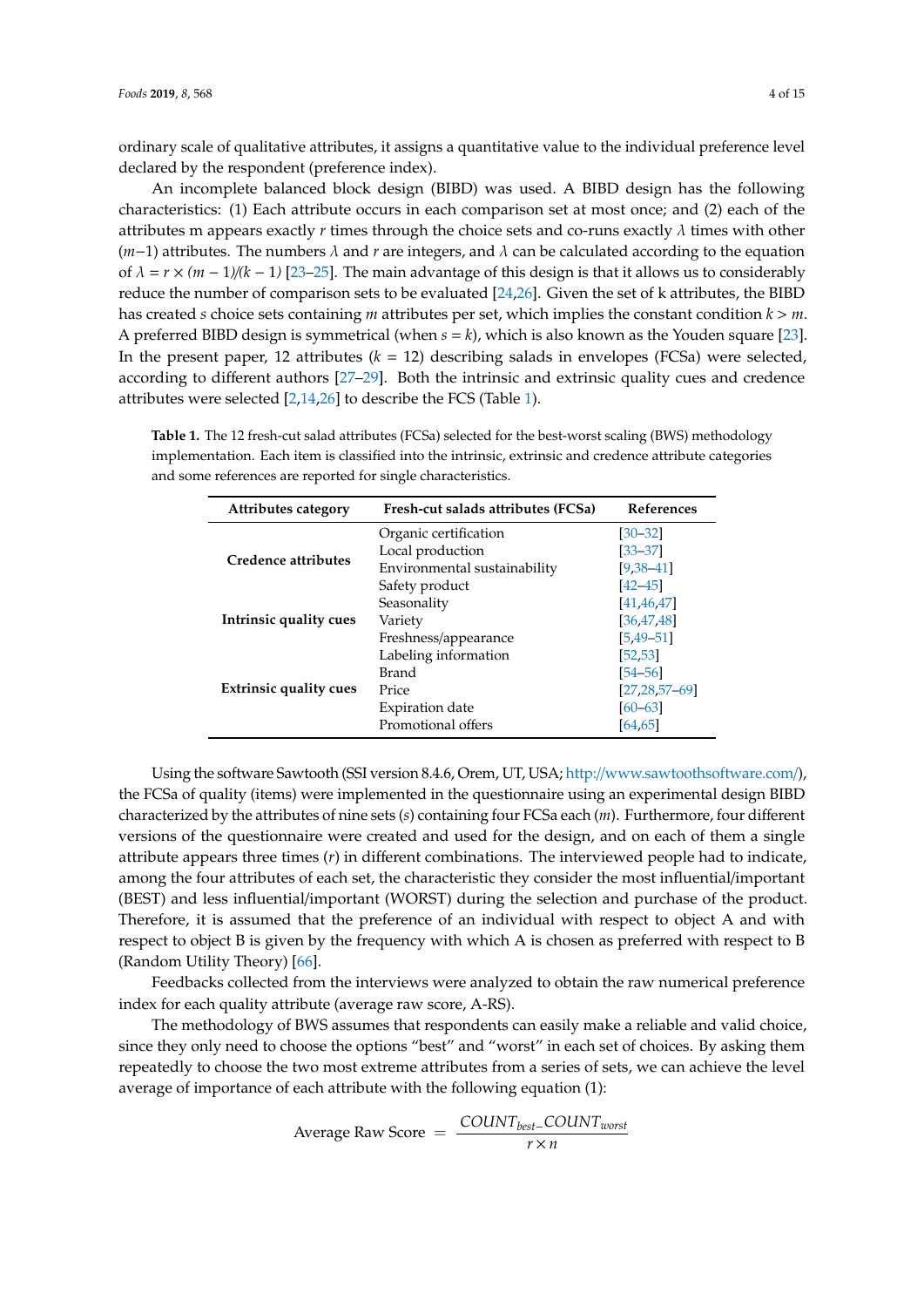appears, and *n* is the number of observations. This value can be positive or negative, and the sum of all the values is equal to 0. Furthermore, the integrity analysis of the BW results was carried out according to the criteria described by Liu et al. (2018) [24].

The relative preference values per each single attribute, or the rescaled score (whose sum is equal to 100), were instead submitted to the Latent Classes Analysis (LCA) and used to identify homogeneous subgroups of the sample population in relation to the preferences of the consumers for the tested attributes [66,68,69]. This analysis was performed directly by the same software used for the best–worst analysis (Sawtooth software). In particular, the experimental design for cluster identification approached on the default division of the whole sample from 2 to 5 clusters in function of individual preferences scores. In our research, the decision to use the rescaled score for the cluster analysis was made as it facilitates the analysis and interpretation of the preferences of the single clusters, and the comparison between them [70]. The best segmentation was evaluated by analyzing the log-likelihood (LL) values and the related Bayesian Information Criterion (BIC) of each model [71,72]. In this way, the five-cluster model was selected because it is more economical and is able to provide the best segmentation corresponding to the lower LL and BIC values, as shown in Table 2.

**Table 2.** Models (segmentations) of the latent class analysis adapted to the individual preference indices expressed for the 12 attributes of salads in envelopes.

| <b>Template</b>        | LL         | BIC-      | Chi-Square | <b>Relative Chi-Square</b> |
|------------------------|------------|-----------|------------|----------------------------|
| Two-cluster model      | $-8074.19$ | 16.352.67 | 3814.25    | 165.83                     |
| Three-cluster model    | $-7920.02$ | 16.150.90 | 4122.60    | 117.79                     |
| Four-cluster model     | $-7808.59$ | 16,034.63 | 4345.45    | 92.46                      |
| Five-cluster model $1$ | $-7718.68$ | 15.961.39 | 4525.28    | 76.70                      |

Note:  $\overline{LL} = \overline{Log\text{-likelihood}}$ ; BIC = Beyesian Information Criterion. <sup>1</sup> This model was chosen as corresponding to the lowest value of BIC and chi-square (relative).

The clusters were analyzed based on (i) the relative preference level expressed per single attribute; and (ii) the social-demographic traits and the buying habits and styles for fresh-cut salads. The standard deviation was used as a raw indicator of variability within the sample. A t-test with two queues was performed to check how the distributions in different clusters for each attribute behave. The *p*-value for each attribute was calculated for the validation of the homogeneity of the cluster segmentation. SPSS.25.0 for Windows was used for the quantitative analysis.

#### **3. Results**

#### *3.1. Participants*

A total of 35% of the intercepted subjects did not complete the questionnaire, having declared that they did not purchase FCS. Questionnaires from 400 interviewed participants were used to analyze preferences for fresh-cut salads. The respondents were mostly women (68%), represented by the 52% by individuals from 46 to 65 years old. Only 18% of the sample (*n* = 72) was single, while the rest were married (*n* = 128) with children (*n* = 200). More than half of the sample (*n* = 208) had a higher level of education, and were employees (49%, *n* = 196). Data on the sample involved in the research are reported in Table 3.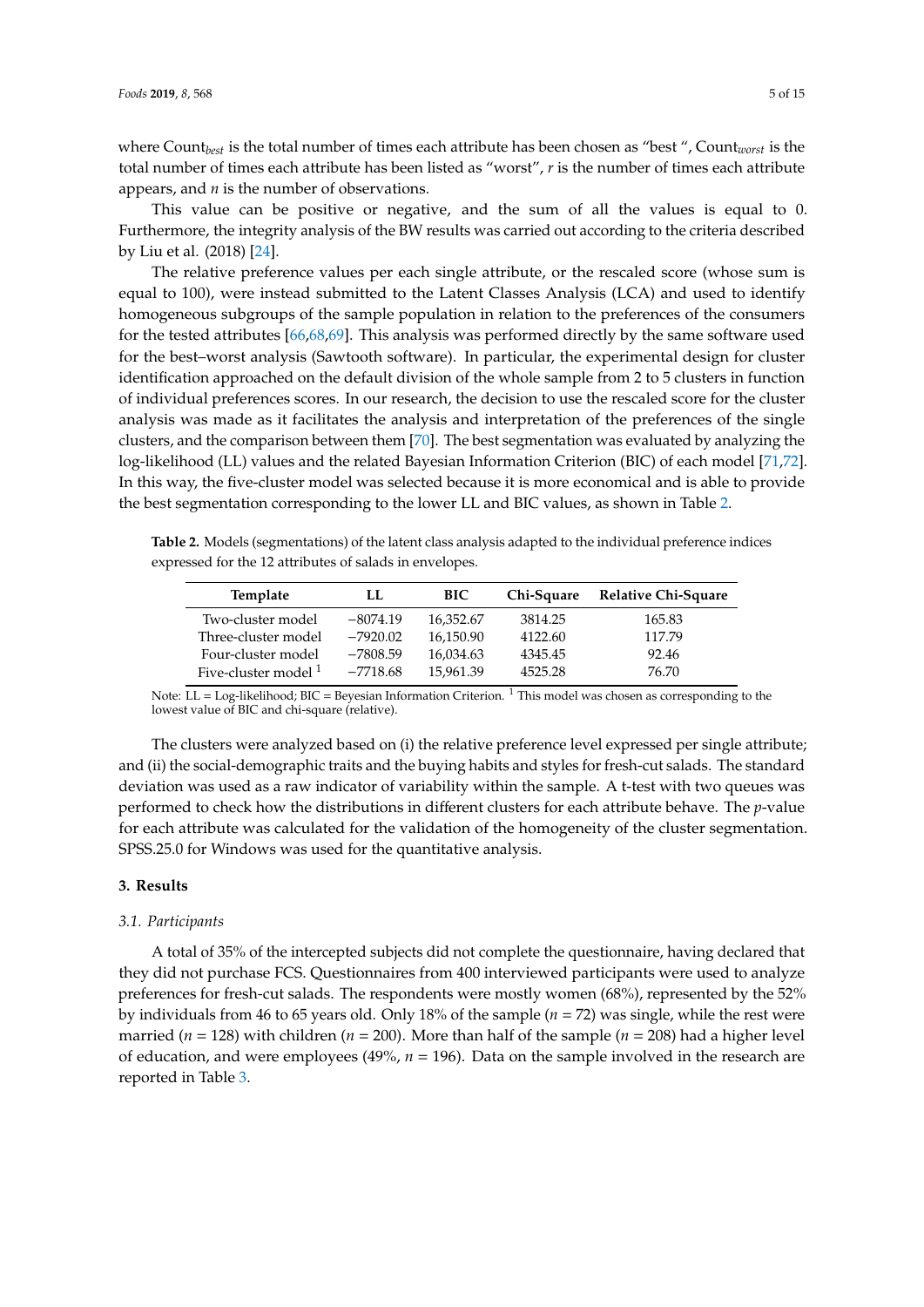| <b>Features</b>          | Categories               | Percentages |  |
|--------------------------|--------------------------|-------------|--|
|                          | Women                    | 68%         |  |
| Sex                      | Men                      | 32%         |  |
|                          | $18 - 25$                | $6\%$       |  |
| Age (years-old)          | $26 - 35$                | 13%         |  |
|                          | $36 - 45$                | 14%         |  |
|                          | $46 - 55$                | 27%         |  |
|                          | $56 - 65$                | 25%         |  |
|                          | over <sub>65</sub>       | 15%         |  |
| Education                | Elementary school degree | $2\%$       |  |
|                          | Middle school degree     | 17%         |  |
|                          | High school degree       | 51%         |  |
|                          | University degree        | 30%         |  |
|                          | Student                  | $4\%$       |  |
|                          | Employee                 | 49%         |  |
| Employment               | Independent worker       | 13%         |  |
|                          | Retired                  | 22%         |  |
|                          | In search of work        | $7\%$       |  |
|                          | Housewife                | $5\%$       |  |
|                          | $<$ 25,000 euros         | 35%         |  |
|                          | 25,000-40,000 euros      | 43%         |  |
| Annual average income    | 40,000-60,000 euros      | 17%         |  |
|                          | >60,000 euros            | $5\%$       |  |
|                          | 1                        | 18%         |  |
|                          | $\overline{2}$           | 32%         |  |
| Number of family members | 3                        | 24%         |  |
|                          | 4                        | 20%         |  |
|                          |                          |             |  |

**Table 3.** Socio-demographic traits of the sample  $(n = 400)$ .

# *3.2. Analysis of Preferences*

The results of the BWS analysis evidence the degree of preference expressed by the interviewed participants regarding the individual attributes chosen to describe FCS. Figure 2 shows the average level of importance (A-RS) assigned to each attribute from the consumers involved in the study.

All information perceived as a favorite receives a positive score above the "0" line. In particular, the most important attributes during the purchase of the products in the analysis were, in descending order, the "freshness/appearance", the "expiry date", and the "brand" (Figure 2). On the contrary, the interviewed individuals attributed lower relevance to "food security" and "organic certification", as well as "promotional offers". The standard deviation is similar for the first two most important attributes. However, the high variability of the answers provided by respondents for the degree of importance of the factors "promotional offers", "price" "nutritional security" and "local production" should be underlined.

In this research, the integrity of the data and their processing was tested following the methodology reported in Liu et al. (2018) [24]. According to the equation for calculating the average raw score (Equation (1)), the BW score is between  $-r \times n$  (i.e.,  $-3 \times 400 = -1200$ ) and  $+r \times n$  (i.e.,  $+3 \times 400 = +1200$ ). At the same time, the integrity of the data is provided by the equality of the sum of the number of times each attribute was chosen as the most preferred, and the sum of the number of times the same attribute was chosen as the least preferred; that is, the "times selected best", the "times selected worst" and the values of "best–worst" for each attribute reported in Table 3. For the total sample, moreover, in the absence of missing values, both the sums are equal to  $s \times n$ ; that is, equal to  $400 \times 9$  (3600). In addition, the sum of the average raw scores calculated for each attribute is equal to zero (Table 4).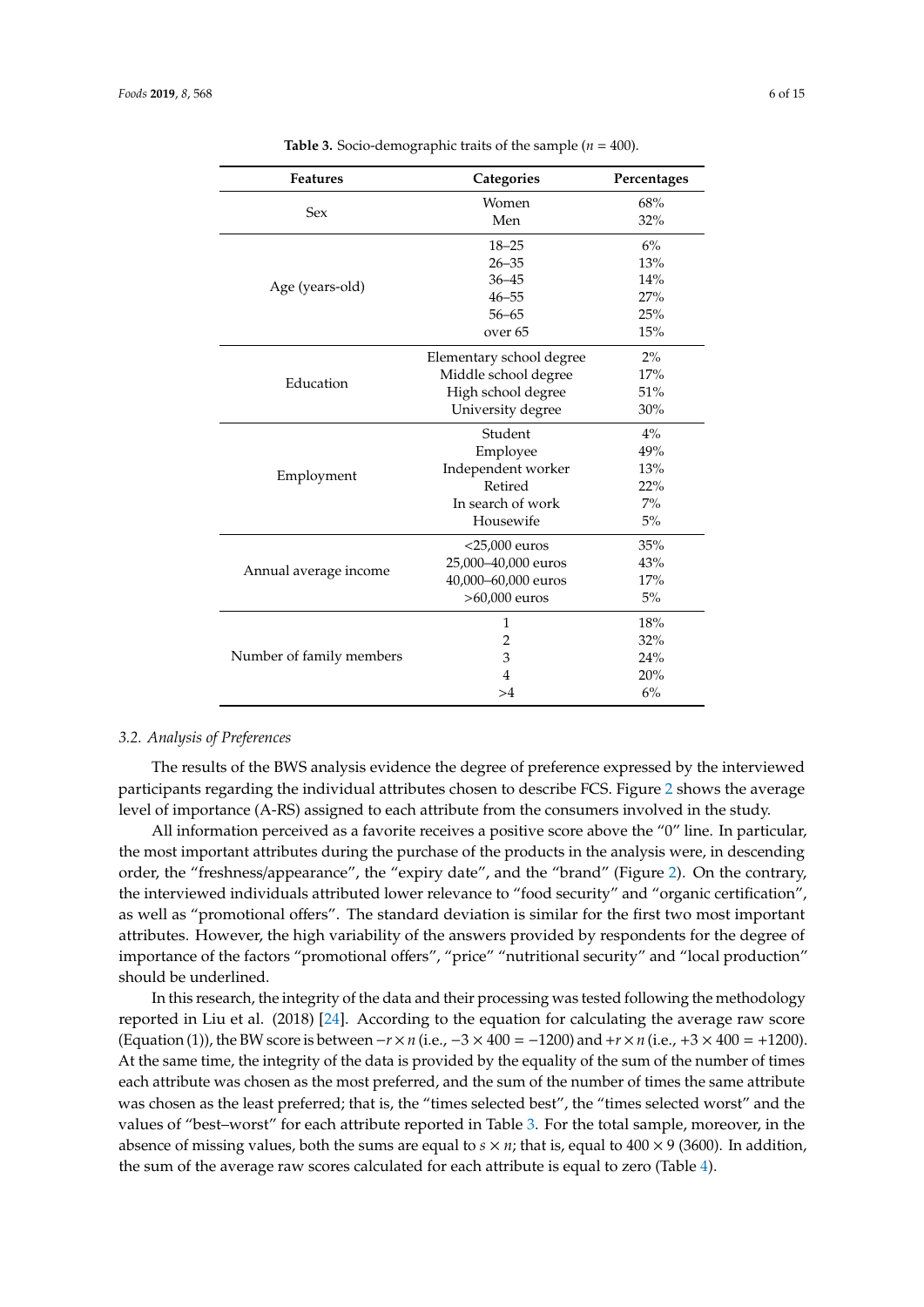

Figure 2. Results of the best-worst scaling analysis: for each single attribute chosen, the value of the best minus the worst (BW), the average raw score (preference level), and the standard deviation are shown. shown. Attributes: 1—Freshness/appearance; 2—Expiry date; 3—Brand; 4—Variety; 5—Local Attributes: 1—Freshness/appearance; 2—Expiry date; 3—Brand; 4—Variety; 5—Local production; production; 6—Labeling information; 7—Seasonality; 8—Environmental sustainability; 9—Price; 6—Labeling information; 7—Seasonality; 8—Environmental sustainability; 9—Price; 10—Organic certification; 11—Promotional offers; 12—Safety product.

**Table 4.** Test results on the integrity of the data based on the sum of the values of "times selected **Table 4.** Test results on the integrity of the data based on the sum of the values of "times selected best", "times selected worst", and "BW" (best-minus-worst).

| Label                        | <b>Times Selected Best</b> | <b>Times Selected Worst</b> | $B-W$  |  |
|------------------------------|----------------------------|-----------------------------|--------|--|
| Freshness/appearance         | 653                        | 69                          | 584    |  |
| Expiry date                  | 619                        | 80                          | 539    |  |
| <b>Brand</b>                 | 463                        | 87                          | 376    |  |
| Variety                      | 285                        | 278                         | 7      |  |
| Local production             | 334                        | 291                         | 43     |  |
| Labeling information         | 223                        | 287                         | $-64$  |  |
| seasonality                  | 240                        | 326                         | $-86$  |  |
| Environmental sustainability | 117                        | 301                         | $-184$ |  |
| Price                        | 182                        | 401                         | $-219$ |  |
| Organic certification        | 137                        | 381                         | $-244$ |  |
| Promotional offers           | 222                        | 450                         | $-228$ |  |
| Safety product               | 125                        | 649                         | $-524$ |  |
| Sum <sup>1</sup>             | 3600(a)                    | 3600(b)                     | 0(c)   |  |

<sup>1</sup> The integrity of the results is demonstrated if  $(a = b = s \times n)$ ; if  $\sum (B - W) = 0$ .

# 1 The integrity of the results is demonstrated if (*a* = *b* = *s* × *n*); if ∑ሺ−ሻ = 0. *3.3. Latent Class Clustering Analysis*

Five groups of interviewed individuals were identified, and they were renamed according to the From each other with respect to five quality attributes (food safety, information on the label, mark, the most relevant at the choice of FCS. All segments different significantly, and environmental impact) (Table 5). In addition, considering the socio-demographic variables, all clusters reflected the proportion between women and men already highlighted in the whole sample (on average 68% of women vs. 32% of men). However, differences between individuals whole sample (on average 68% of women vs. 32% of men). However, differences between individuals belonging to different clusters emerged from the analysis of the other socio-demographic components. highlighted in the whole sample (on average 68% of women vs. 32% of men). However, differences The first cluster, named "appearance attentional", includes 30% of the total interviewed (120 consumers), particularly those that assigned a higher average importance to the intrinsic quality of the product (appearance and freshness) and to the expiry date. Basically, these individuals always chose the same brand of product. In particular, the rescaled score relating to the "freshness/appearance" attribute was the highest, even compared with the scores associated with the other variables for each cluster.<br>The compared with the scores associated with the other variables for each cluster. These interviewed individuals attributed little importance to the price, to food security, and to most relevant attributes considered for the choice of FCS. All segments differ significantly (*p-*value < 0.05)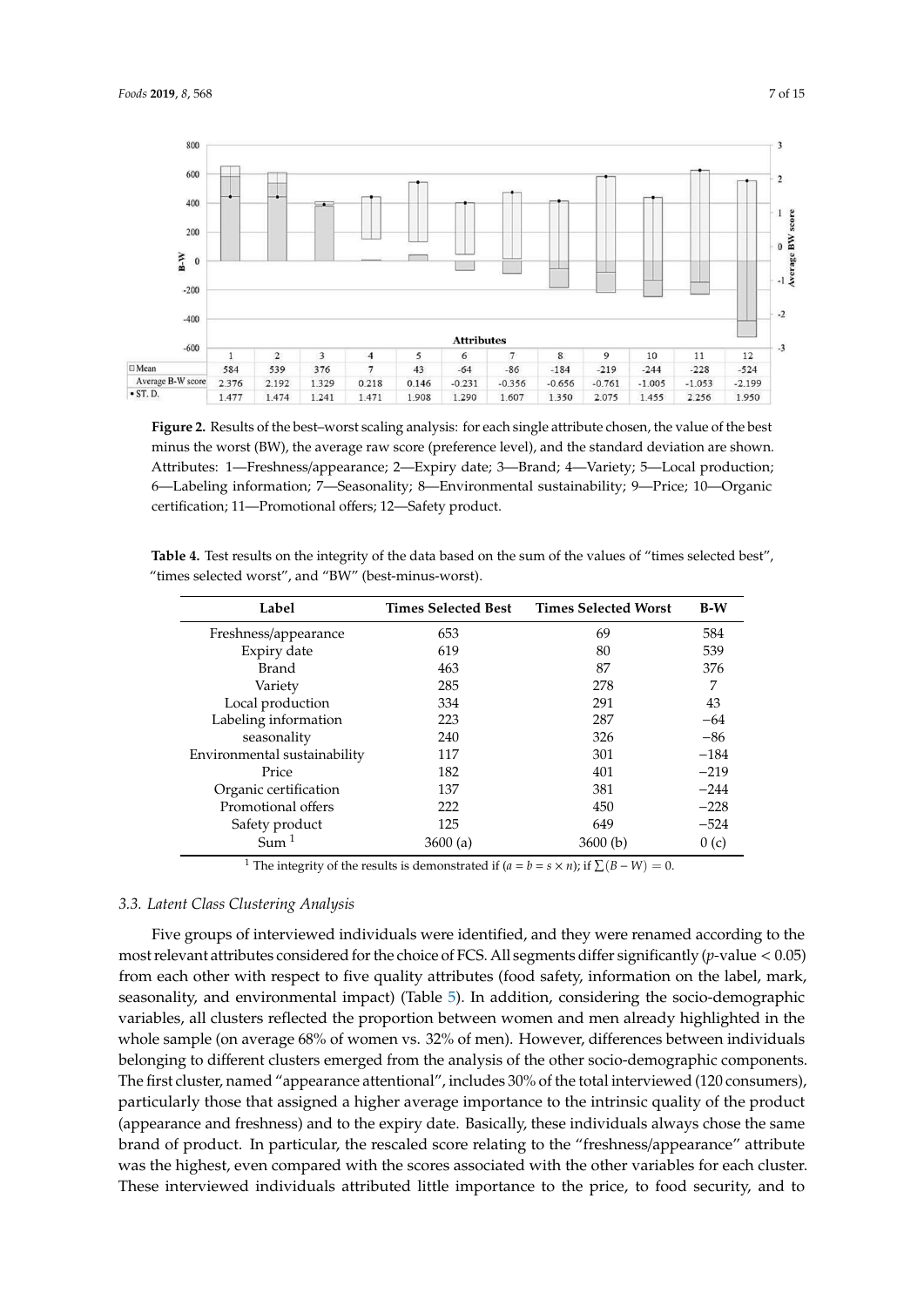promotional offers. From a social-demographic point of view, they were mainly worker women, usually managers of two-family households (in the case of more mature women), and of families with children (younger women). They also had an average high income, as well as educational level.

**Table 5.** Latent class clustering analysis: For each cluster; the name, size (% of the sample) and *p-*values are indicated. The individual clusters are also described according to the socio-demographic characteristics of the individuals.

| Name of Cluster                                   | Attention<br>Appearances                                        | Local<br>Sensitive | Variety/Price<br>Sensitive   | Health<br>Value for<br>Safeguard<br>Money |       |                      |
|---------------------------------------------------|-----------------------------------------------------------------|--------------------|------------------------------|-------------------------------------------|-------|----------------------|
| <b>Size Group</b>                                 | 30.0%                                                           | 21.6%              | 18.5%                        | 16.3%                                     | 13.6% | P-Value <sup>1</sup> |
| <b>Attributes</b>                                 | Rescaled Score (Standardized Degree of Preference) <sup>1</sup> |                    |                              |                                           |       |                      |
| Food security                                     | 1.07                                                            | 0.98               | 2.10                         | 13.67                                     | 1.60  | ns.                  |
| Information on the label                          | 5.90                                                            | 9.44               | 3.06                         | 6.76                                      | 5.25  | $***$                |
| Manufacturer/retailer brand                       | 15.80                                                           | 16.34              | 5.78                         | 12.49                                     | 11.13 | $\ast$               |
| Expiry date                                       | 19.22                                                           | 12.66              | 18.50                        | 12.30                                     | 15.26 | ***                  |
| Organic certification                             | 3.71                                                            | 8.02               | 1.89                         | 5.17                                      | 2.45  | $\ast$               |
| Local origin                                      | 6.92                                                            | 16.29              | 1.91                         | 8.97                                      | 5.85  | $\ast$               |
| Price                                             | 2.49                                                            | 1.61               | 15.28                        | 3.72                                      | 13.85 | ns.                  |
| Appearance/freshness                              | 22.76                                                           | 9.57               | 20.11                        | 14.57                                     | 13.21 | $**$                 |
| Seasonality                                       | 7.12                                                            | 10.60              | 2.20                         | 3.92                                      | 4.99  | $\ast$               |
| Promotional offers                                | 1.72                                                            | 1.17               | 12.77                        | 3.44                                      | 18.07 | ns.                  |
| Environmental impact/attention to the environment | 4.76                                                            | 9.34               | 1.35                         | 5.46                                      | 5.44  | $\ast$               |
| Type/variety                                      | 8.52                                                            | 3.97               | 15.06                        | 9.54                                      | 2.90  | $\ast$               |
|                                                   |                                                                 |                    | Social-Demographic Variables |                                           |       |                      |
| Gender                                            |                                                                 |                    |                              |                                           |       |                      |
| Woman                                             | 68%                                                             | 65%                | 67%                          | 74%                                       | 63%   | $**$                 |
| Man                                               | 32%                                                             | 35%                | 33%                          | 26%                                       | 37%   | $**$                 |
| Age                                               |                                                                 |                    |                              |                                           |       |                      |
| $18 - 25$                                         | 4%                                                              | 6%                 | 7%                           | 6%                                        | 11%   | **                   |
| $26 - 35$                                         | 11%                                                             | 11%                | 22%                          | 3%                                        | 17%   | **                   |
| $36 - 45$                                         | 10%                                                             | 9%                 | 25%                          | 16%                                       | 13%   | **                   |
| $46 - 55$                                         | 29%                                                             | 26%                | 29%                          | 30%                                       | 20%   | ***                  |
| $56 - 65$                                         | 30%                                                             | 28%                | 11%                          | 25%                                       | 28%   | $***$                |
| over 65                                           | 15%                                                             | 20%                | 6%                           | 20%                                       | 11%   | $***$                |
| Family size (n. Components)                       |                                                                 |                    |                              |                                           |       |                      |
| 1                                                 | 22%                                                             | 20%                | 18%                          | 13%                                       | 11%   | ***                  |
| $\overline{2}$                                    | 31%                                                             | 29%                | 36%                          | 31%                                       | 33%   | ***                  |
| 3                                                 | 20%                                                             | 28%                | 25%                          | 25%                                       | 26%   | ***                  |
| $\overline{4}$                                    | 21%                                                             | 19%                | 15%                          | 20%                                       | 24%   | $***$                |
| 5                                                 | 6%                                                              | 2%                 | 6%                           | 9%                                        | $6\%$ | $\ast$               |
| 6                                                 | $0\%$                                                           | $1\%$              | $0\%$                        | 2%                                        | $0\%$ | ns.                  |
| Education                                         |                                                                 |                    |                              |                                           |       |                      |
| Elementary high school                            | 2%                                                              | 2%                 | $0\%$                        | $0\%$                                     | 2%    | ns.                  |
| Lower average license                             | 16%                                                             | 14%                | 7%                           | 30%                                       | 22%   | $\ast$               |
| Upper middle school license                       | 51%                                                             | 54%                | 56%                          | 53%                                       | 37%   | ***                  |
| Graduation                                        | 31%                                                             | 29%                | 38%                          | 17%                                       | 39%   | $**$                 |
| Occupation                                        |                                                                 |                    |                              |                                           |       |                      |
| housewife                                         | 5%                                                              | 6%                 | 4%                           | 5%                                        | 6%    | ***                  |
| employee                                          | 49%                                                             | 43%                | 61%                          | 47%                                       | 47%   | $***$                |
| in search of work                                 | $5\%$                                                           | 6%                 | 10%                          | 8%                                        | 11%   | $**$                 |
| Self-employed                                     | 15%                                                             | 13%                | 13%                          | 11%                                       | 9%    | **                   |
| retired                                           | 25%                                                             | 29%                | 6%                           | 27%                                       | 19%   | ***                  |
| student                                           | 2%                                                              | 2%                 | 6%                           | 3%                                        | 8%    | $\ast$               |
| Income (000 Euro)                                 |                                                                 |                    |                              |                                           |       |                      |
| $<$ 25                                            | 31%                                                             | 32%                | 42%                          | 34%                                       | 39%   | ***                  |
| $25 - 40$                                         | 40%                                                             | 52%                | 42%                          | 44%                                       | 39%   | ***                  |
| $40 - 60$                                         | 22%                                                             | 15%                | 13%                          | 16%                                       | 17%   | ***                  |
| > 60                                              | $7\%$                                                           | $1\%$              | 4%                           | 6%                                        | 6%    | $***$                |

Note: \*\*\* *p-*value < 0.001; \*\* *p-*value < 0.01; \* *p-*value < 0.05; ns .: *p-*value > 0.05. <sup>1</sup> The values in italics of the rescaled scores (degree of importance) correspond to the most important attributes for each cluster regarding choosing fresh-cut salads in a bag (FCS).

A total of 21.6% of the sample fell into the "local sensitive" group. In this case, the FCSa of experience and belief creates a union of values important for these individuals related to local products, local producers, and having a sustainable attitude from an environmental point of view; moreover, in the case of these individuals the highest RS (9.34) was related to the attribute "environmental impact". However, the expiry date remains an important attribute for the purchase of salad in a package for these individuals, as well as seasonality, which was assessed as a discriminating variable. For this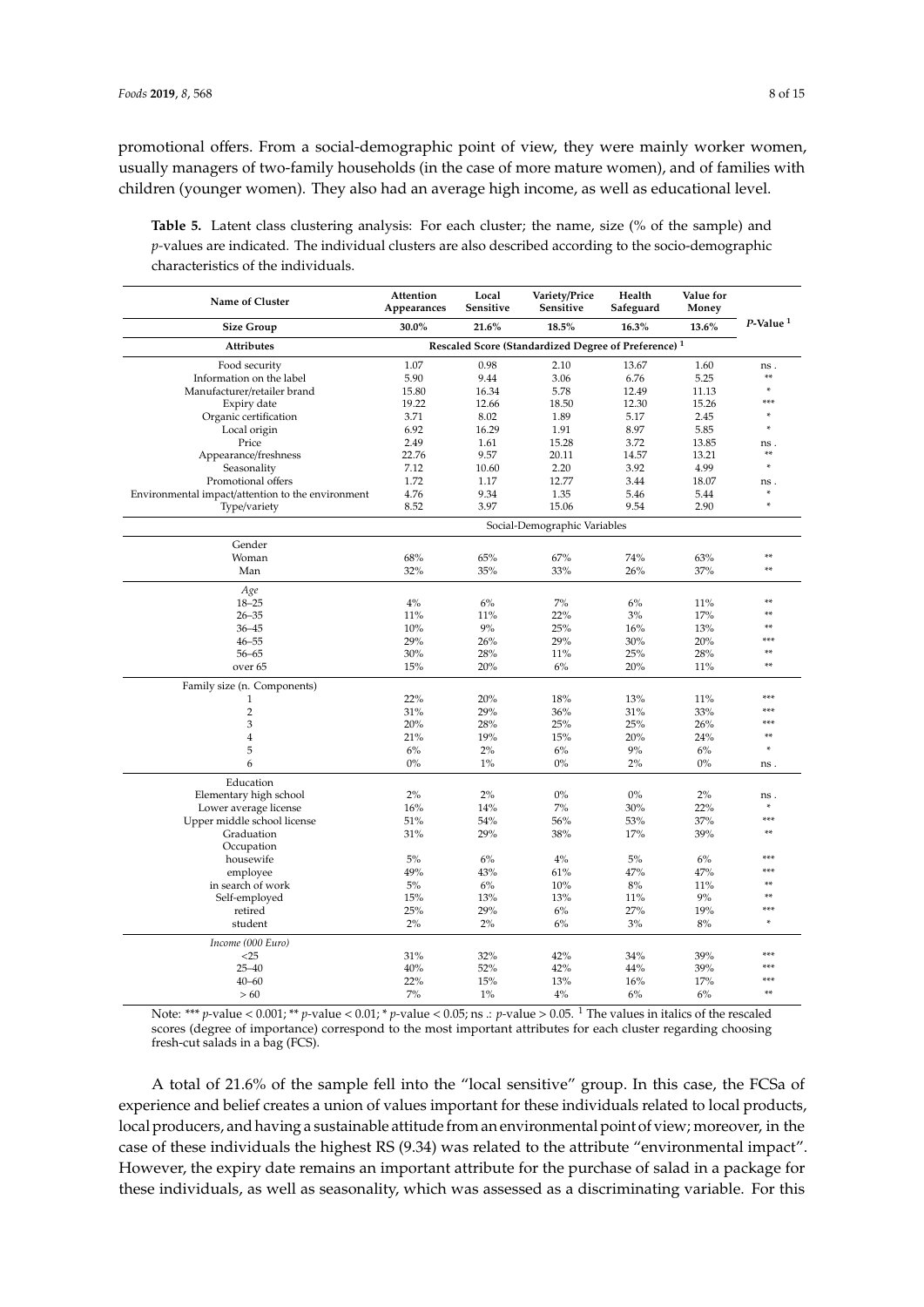consumer, the price and promotional offers do not affect the purchase process. The social-demographic profile of this cluster is comparable to that of the "attentive appearance", differing only in having a greater percentage of older individuals and representatives of large families. The "variety/price sensitive" (18.5%) were characterized choosing based on the intrinsic characteristics of the product (freshness, expiry date and variety), but also on price. In this case, features such as the brand, local origin, environmental impact, and food safety appeared not very relevant attributes. This segment had 34% of individuals under 35 years old, also in this case consisting mainly of women managing the purchasing aspects in young couples, or families with one child. They are often employees, with a high level of education but with an average low income.

A total of 16.3% of the sample was represented by "health safeguard" consumers, for whom a marked importance for the attribute "food safety" emerged, with the highest RS value among the different clusters ( $RS = 13.6$ ). In this case, the credence attribute is positively related to the freshness of the product, but also to the brand, which is considered synonymous with guarantee. Even in this case, the expiry date is one of the discriminating factors for the choice. These individuals are distinguished by a majority of mature women (20% were over 65 years old), representing the absolute oldest cluster. They had an average level of education, 27% were retired, and they had a low-medium income. The "value for money" group place the quality/price ratio in the foreground as they select a product, with an approach to maximizing the convenience of the product, choosing quality and service. These individuals represented 13.6% of the sample and were characterized by 41% being under 35 years old, thus representing the youngest cluster. They were workers, with an average level of education and a low income on average.

The sites where the consumers belonging to the five clusters typically purchase showed no significant differences: a general dominance of super and hypermarkets were utilized for FCSa in all five clusters (Figure 3). Discount stores represented the second most selected choice by the consumers, with a slight dominance for the "price sensitive" and "value for money" groups. Moreover, among the consumers who chose to buy packed salads at the nearby shops, the individuals in the "local sensitive" and "health safeguard" dominated. As for the weekly purchase frequency of FCS, more than half of the individuals in each cluster bought them 1–2 times a week, while an average of 30% bought them just less than once a week.



**Figure 3.** Places and weekly frequency of purchase of the FCSa, as declared by individuals belonging **Figure 3.** Places and weekly frequency of purchase of the FCSa, as declared by individuals belonging to the different clusters.

### **4. Discussion and Conclusions**

The FCS sector in Europe, over the last 10 years, has shown and maintains exponential growth in become a product ordinarily purchased, with a constant presence in the family cart [10,73]. sales and consumption. In the Italian context, and especially in the northern regions, FCS has now

In this exploratory research, it appears worth pointing out that 36% of the consumers (620) claimed not to buy FCS. Therefore, despite the increasing trend of the market, a good number of consumers still exclude this item from their purchase choices, probably for reasons deriving from issues related to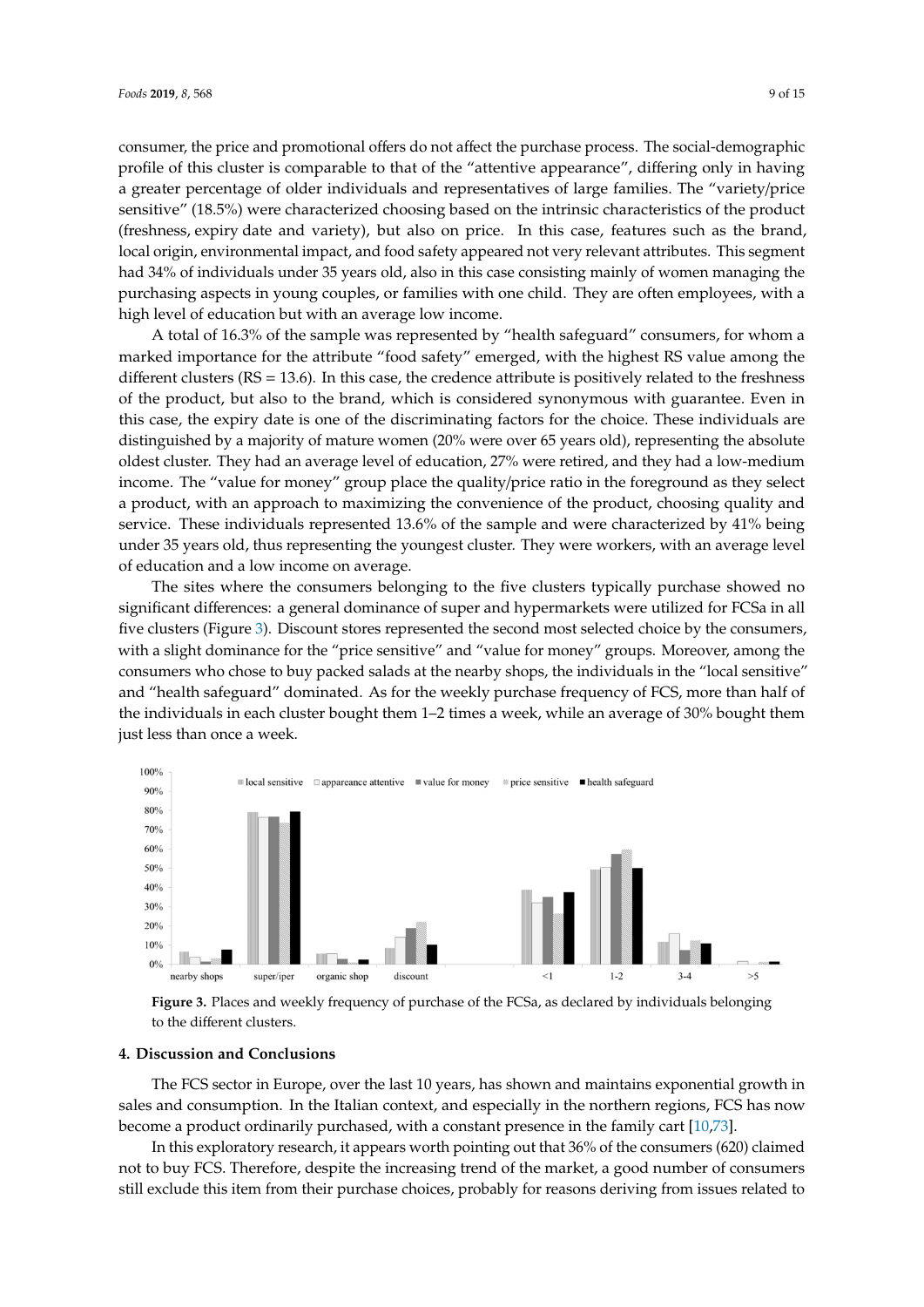the economic and/or environmental unsustainability of the product [33,39,74] or due to health and hygiene safety concerns [2,60].

However, a good number of consumers expressed appreciation for the product, emphasizing the importance of qualitative attributes linked to the freshness and appearance of the salads [5] and to the service provided. The BW approach allowed to confirms the our first hypothesis (H1) identifying and quantifying the individuals preferences regarding the attributes of FCS, underlining how the intrinsic quality of the product, probably assessed by looking at the expiration date, as well as brand experience and loyalty, especially affect consumer purchases.

Although, in general, little attention appeared to be paid to the information on the label, as already highlighted by several authors [13,74–76], the consumer tends to give particular importance to the expiration date, an attribute emerging as discriminant both in the total sample and in the different clusters. According to the research by Van Boxstael et al. (2014) [77], the expiration date has been associated with the healthiness and shelf-life of the product in a refrigerator at home, and indirectly with the risk of a decrease in quality.

Unlike the research carried out by Stranieri and Baldi [5] in Lombardy on other products of animal origin [28,76], in this case the organic certification, the seasonality, and local production play a less important or totally irrelevant role for consumer choice.

The cluster analysis has, however, identified five consumer clusters each one defined by different preferences level towards the 12 selected quality attributes and different socio-demographic variables, confirming our research hypothesis (H2). On the contrary, our results were in contrast to the starting hypothesis (H3) excluding a correlation between cluster declared preferences and the individuals purchasing habits in terms of the choice of fresh cut salads sales channels and it weekly frequency of purchase.

First a group of consumers were identified (21.6%) who are focused on such aspects as local products, along with the brand and the expiration date, as well as environmental sustainability and seasonality, in product selection. The choice of local products and, therefore, of a short food chain is connected to the selection of a trademark, or tied to local producers/distributors, enhancing their products. We note the importance of social aspects and economic sustainability for these individuals, with a more conscious awareness of environmental impacts, mainly related to the water footprint [73] resulting from the FCS production process.

The larger cluster (30%) was that of "appearance attentive" consumers, reflecting the preferences expressed by the sample as a whole. For these individuals, the intrinsic quality of the product was fundamental for the purchase and was connected to a specific brand, which was also a guarantee of safety. The low price, as a result of a promotional offer, was probably negatively interpreted by the consumer who is "appearance attentive" as being synonymous with a poor quality product, probably close to the expiration date [68,78].

The "health safeguard" (16.3%) group are consumers for whom a marked importance emerges for the attribute "food safety", which is positively correlated with the freshness of the product, but also to the brand, which is synonymous with guarantee. For this cluster, the socio-demographic component that mostly distinguishes it from the other clusters has a great impact [42,79]; in fact, these subjects had a greater percentage of aged women (20% were over 65 years old), representing the oldest cluster. This result demonstrates how mature women seek healthy and safe food for their own health and not only for their family; these individuals being more likely to be single or represented by two-component nuclei.

The least representative cluster of the total sample was that of "value for money"; those who were attentive to the quality/price ratio during the choice of the product, with a view to maximizing convenience, for a product that on average has a higher price rather than fresh, choosing not to give up quality and service. From a socio-demographic point of view, our analysis shows that gender is not a discriminating feature in salad choices; however, age reflects the orientation of the choices, especially in terms of health safeguards (individuals over 65 years old) and in clusters where the price and the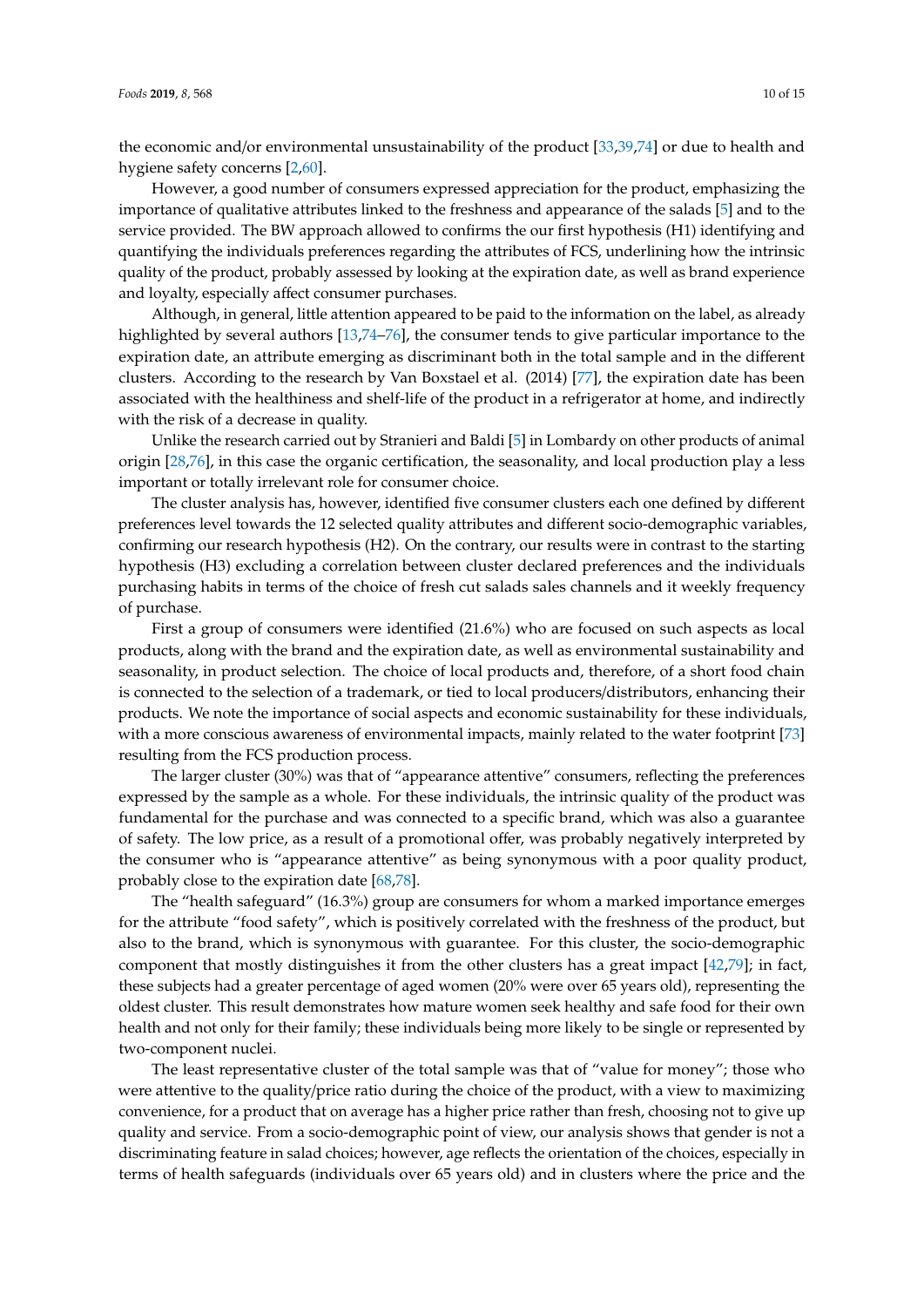search for promotional offers affect the choice (young clusters). These trends affirm the orientations and attitudes of young people (price sensitive) and older individuals during decisions to purchase other products such as milk [72] or meat [45]. Even income, as stated by Andreyeva et al. [80] and Webber et al. [81], affects choices, and above all the greater tendency to search for offers and products on promotion, which is also the case for FCS. The results of this research confirm the supremacy of large retailers as a place of purchase, and the tendency of price and promotional offer sensitive individuals to search for the most convenient product at discount stores. In addition, although these are small percentages of individuals, the tendency for the "local sensitive" and "health safeguard" clusters to buy range-based salads at nearby shops emerges. The latter result underlines the importance of local brands that are emerging in small shops. In Piedmont, for instance, it is possible to find several private brands providing a local, safe product, linked to the regional context, in small shops of distribution in big cities. This positive response, even if from a small percentage of consumers, could be accepted by producers for the diffusion of proven brands, and not only in large-scale retail trade.

In conclusion, this research allowed us to identify the criteria for selection used by consumers in Piedmont during the purchase of fresh-cut salads. This research, in fact, allows to provide an important contribution to the current literature, as it has allowed to correlate the socio-demographical characteristics to the individual declared preferences (through a quantitative methodology) about a product little explored, such as salads in bags. However, even if the analyzed geographical context has allowed us to gather a representative number of answers, since the metropolitan city of Turin is one of the areas in which the consumption of fresh-cut salads is widespread, the limited range represents a critical limit which could also be extended to other regions of central and southern Italy. Further research would make it possible to overcome a further limit of this work given by the lack of homogeneity of the sample (especially women, unbalanced mainly towards an age group). Moreover, given a good percentage of people are still skeptical and reluctant to purchase this product, it would be interesting to investigate the reasons behind these consumers choosing a fresh product instead, evaluating their consumption patterns and also extending the investigative context to a non-metropolitan area (rural context).

In conclusion, this research provides an important contribution to the literature because it gives suggestions for improvement to companies in order to develop new marketing strategies. For an area like this, which is strongly related to the trust consumer-brand, it could be beneficial to deeply analyze the relationship between producers and private labels, which currently absorbs the majority of the fresh-cut vegetable market. In this regard, a starting point could be encouraging investments into the communication campaigns of private brands, which are currently absent or minimized to a few distributors who also concentrate their advertising messages during the summer or just for the launch of new products.

**Author Contributions:** Conceptualization, P.C., M.V.M., B.D. and M.S.; Methodology, B.A., M.V.M., Validation, M.V.M., M.S., P.C.; Formal analysis, M.V.M., B.A.; Investigation, B.A.; Data curation, M.V.M., S.F., P.C.; Writing—original draft preparation, M.V.M., P.C., M.S., S.F.; Writing—review and editing, P.C. and B.D.

**Funding:** This research received no external funding.

**Conflicts of Interest:** The authors declare no conflict of interest.

## **References**

- 1. Artes, F.; Allende, A. Minimal fresh processing of vegetables, fruits and juices. In *Emerging Technologies for Food Processing*; Elsevier: London, UK, 2005; pp. 677–716.
- 2. Calonico, C.; Delfino, V.; Pesavento, G.; Mundo, M.; Nostro, A.L. Microbiological Quality of Ready-to-eat Salads from Processing Plant to the Consumers. *J. Food Nutr. Res.* **2019**, *7*, 427–434.
- 3. Brown, H.; Williams, J.; Kirwan, M. Packaged product quality and shelf life. In *Food Beverage Packaging Technology*; Blackwell Publishing Ltd.: Oxford, UK, 2011; pp. 108–109.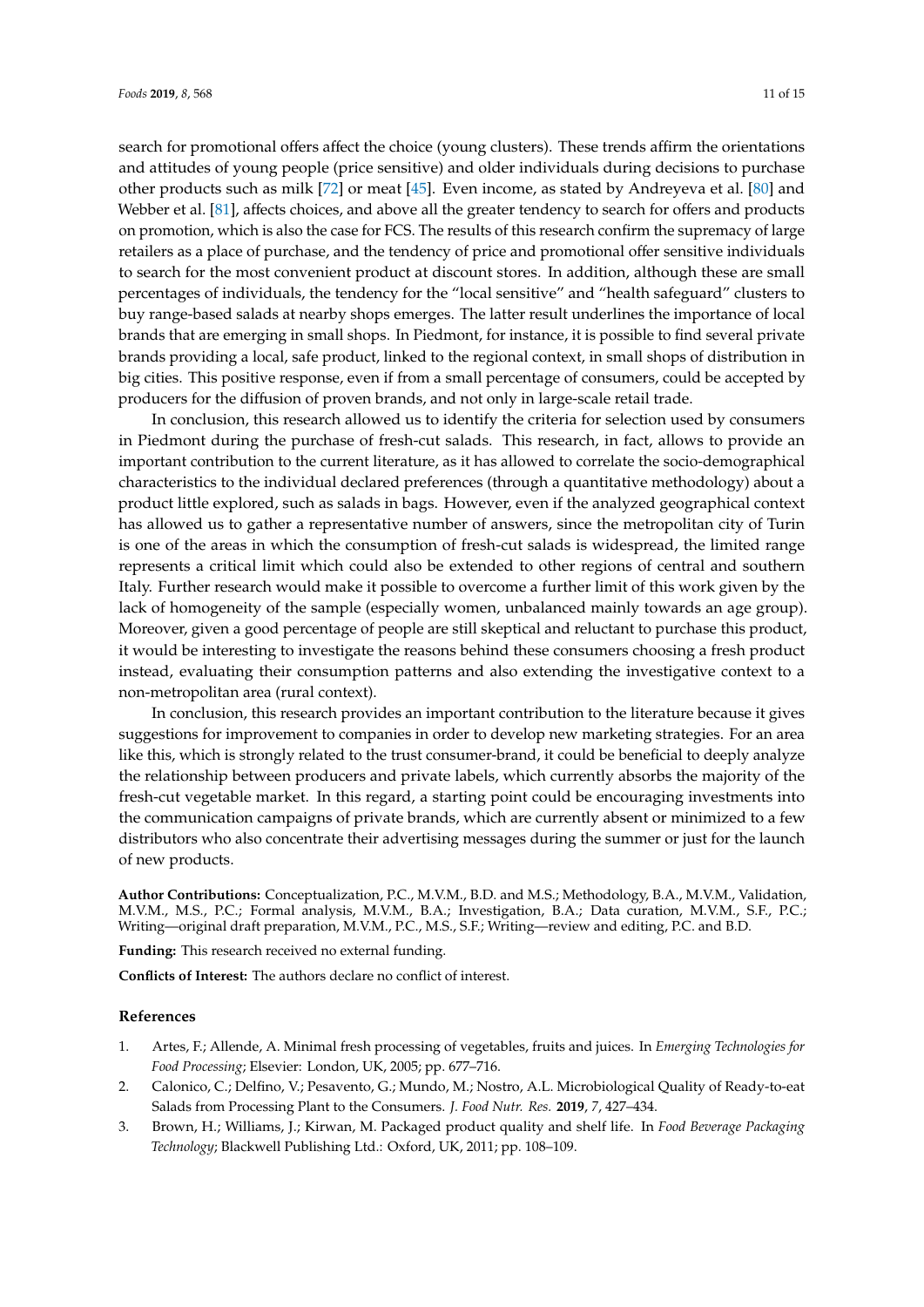- 4. Mainetti, L.; Patrono, L.; Stefanizzi, M.L.; Vergallo, R. An innovative and low-cost gapless traceability system of fresh vegetable products using RF technologies and EPCglobal standard. *Comput. Electron. Agric.* **2013**, *98*, 146–157. [CrossRef]
- 5. Stranieri, S.; Baldi, L. Shelf Life Date Extension of Fresh-Cut Salad: A Consumer Perspective. *J. Food Prod. Mark.* **2017**, *23*, 939–954. [CrossRef]
- 6. DeVoe, S.E.; Pfeffer, J. When time is money: The effect of hourly payment on the evaluation of time. *Organ. Behav. Hum. Decis. Process.* **2007**, *104*, 1–13. [CrossRef]
- 7. Okada, E.M. Justification effects on consumer choice of hedonic and utilitarian goods. *J. Mark. Res.* 2005, *42*, 43–53. [CrossRef]
- 8. Babin, B.; Harris, E. CB 8. Cengage Learning. 2016. Available online: https://books.google.it/books? id=X6j5DQAAQBAJ&pg=PA364&dq=Babin,+B.;+Harris,+E.+CB+8.+Cengage+Learning&hl=it&sa=X& ved=0ahUKEwif\_Z2F--HlAhVCaVAKHW-TCxAQ6AEIMzAB#v=onepage&q=time%20for%20money% 20&f=false (accessed on 11 November 2019).
- 9. Blanc, S.; Massaglia, S.; Brun, F.; Peano, C.; Mosso, A.; Giuggioli, N.R. Use of Bio-Based Plastics in the Fruit Supply Chain: An Integrated Approach to Assess Environmental, Economic, and Social Sustainability. *Sustainability* **2019**, *11*, 2475. [CrossRef]
- 10. ISMEA. Acquisti Di IV Gamma. 2017. Available online: file:///C:/Users/AndreaDV/Downloads/report\_IV\_ gamma\_gen\_apr17%20(3).pdf (accessed on 21 October 2019).
- 11. ISMEA. I Consumi Delle Famiglie Italiane. 2017. Available online: file:///C:/Users/AndreaDV/Downloads/ Report\_consumi\_\_2017tot\_revdef%20(2).pdf (accessed on 21 October 2019).
- 12. Bunning, M.L.; Kendall, P.A.; Stone, M.B.; Stonaker, F.H.; Stushnoff, C. Effects of seasonal variation on sensory properties and total phenolic content of 5 lettuce cultivars. *J. Food Sci.* **2010**, *75*, S156–S161. [CrossRef]
- 13. Dinnella, C.; Torri, L.; Caporale, G.; Monteleone, E. An exploratory study of sensory attributes and consumer traits underlying liking for and perceptions of freshness for ready to eat mixed salad leaves in Italy. *Food Res. Int.* **2014**, *59*, 108–116. [CrossRef]
- 14. Kumpulainen, T.; Sandell, M.; Junell, P.; Hopia, A. The effect of freshness in a foodservice context. *J. Culin. Sci. Technol.* **2016**, *14*, 153–165. [CrossRef]
- 15. Demartini, E.; Ricci, E.C.; Mattavelli, S.; Stranieri, S.; Gaviglio, A.; Banterle, A.; Richetin, J.; Perugini, M. Exploring Consumer Biased Evaluations: Halos Effects of Local Food and of Related Attributes. *Int.* J. Food *Syst. Dyn.* **2018**, *9*, 375–389.
- 16. Lee, H.-J.; Hwang, J. The driving role of consumers' perceived credence attributes in organic food purchase decisions: A comparison of two groups of consumers. *Food Qual. Prefer.* **2016**, *54*, 141–151. [CrossRef]
- 17. Van den Heuvel, T.; van Trijp, H.; van Woerkum, C.; Jan Renes, R.; Gremmen, B. Linking product offering to consumer needs; inclusion of credence attributes and the influences of product features. *Food Qual. Prefer.* **2007**, *18*, 296–304. [CrossRef]
- 18. Koukkidis, G.; Freestone, P. Salmonella Contamination of Fresh Salad Produce: Prevalence, Impact and Reduction Strategies. *J. Hortic. Sci. Crop Res.* **2018**, *1*, 102.
- 19. Lokerse, R.F.A.; Maslowska-Corker, K.A.; Van de Wardt, L.C.; Wijtzes, T. Growth capacity of Listeria monocytogenes in ingredients of ready-to-eat salads. *Food Control* **2016**, *60*, 338–345. [CrossRef]
- 20. Pang, H.; Lambertini, E.; Buchanan, R.L.; Schaffner, D.W.; Pradhan, A.K. Quantitative microbial risk assessment for Escherichia coli O157: H7 in fresh-cut lettuce. *J. Food Prot.* **2017**, *80*, 302–311. [CrossRef] [PubMed]
- 21. Plazzotta, S.; Manzocco, L.; Nicoli, M.C. Fruit and vegetable waste management and the challenge of fresh-cut salad. *Trends Food Sci. Technol.* **2017**, *63*, 51–59. [CrossRef]
- 22. Finn, A.; Louviere, J.J. Determining the Appropriate Response to Evidence of Public Concern: The Case of Food Safety. *J. Public Policy Mark.* **1992**, *11*, 12–25. [CrossRef]
- 23. Crouch, G.I.; Louviere, J.J. *International Convention Site Selection: A Further Analysis of Factor Importance Using Best-Worst Scaling*; CRC for Sustainable Tourism Queensland: Queensland, Australia, 2007; Chapter 2, pp. 2-7.
- 24. Liu, C.; Li, J.; Steele, W.; Fang, X. A study on Chinese consumer preferences for food traceability information using best-worst scaling. *PLoS ONE* **2018**, *13*, e0206793. [CrossRef]
- 25. Mueller Loose, S.; Lockshin, L. Testing the robustness of best worst scaling for cross-national segmentation with different numbers of choice sets. Food Qual. Prefer. 2013, 27, 230-242. [CrossRef]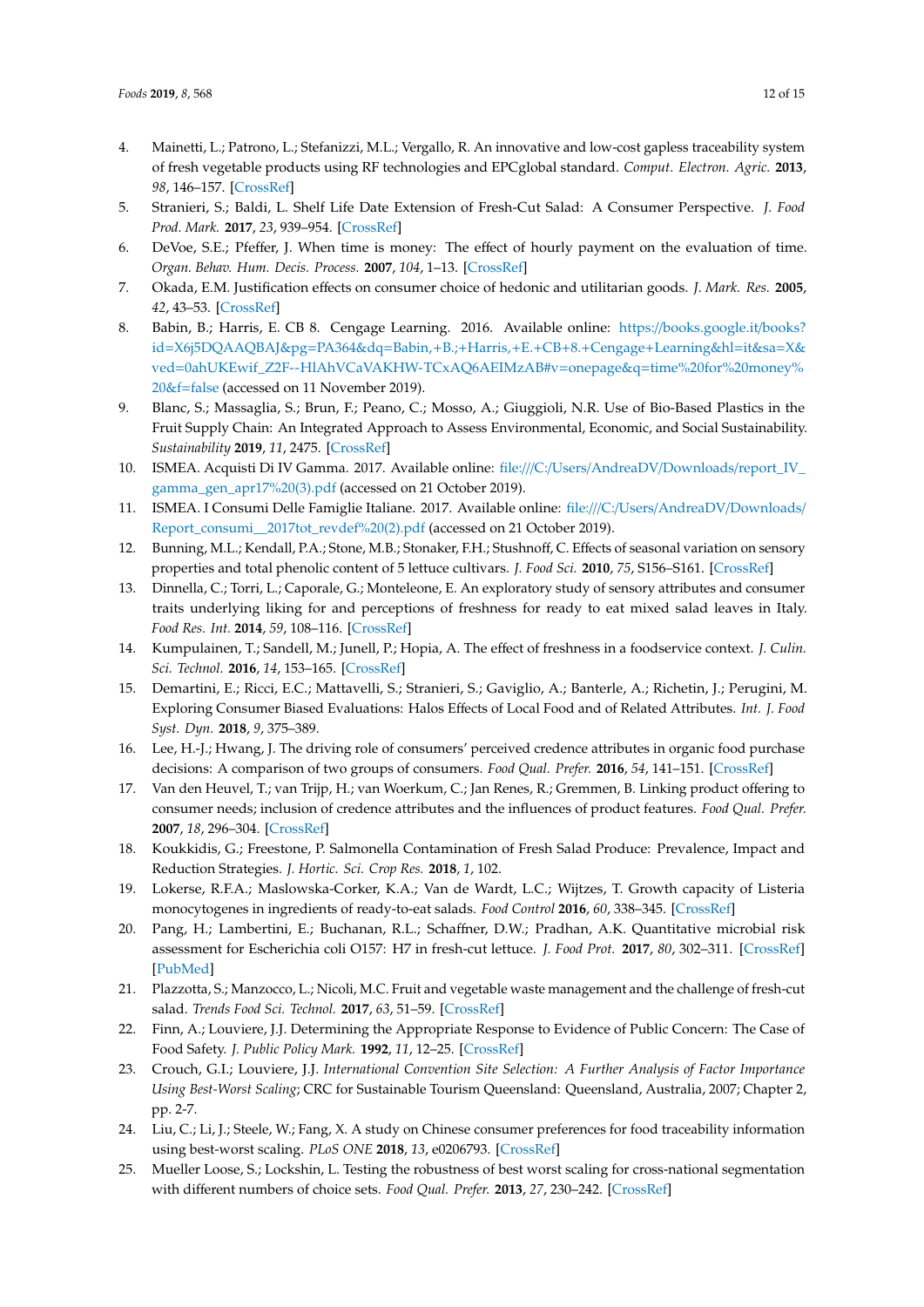- 26. Mori, T.; Tsuge, T. Best–worst scaling survey of preferences regarding the adverse effects of tobacco use in China. *SSM-Popul. Health* **2017**, *3*, 624–632. [CrossRef]
- 27. Girgenti, V.; Massaglia, S.; Mosso, A.; Peano, C.; Brun, F. Exploring perceptions of raspberries and blueberries by Italian consumers. *Sustainability* **2016**, *8*, 1027. [CrossRef]
- 28. Merlino, V.M.; Borra, D.; Girgenti, V.; Dal Vecchio, A.; Massaglia, S. Beef meat preferences of consumers from Northwest Italy: Analysis of choice attributes. *Meat Sci.* **2018**, *143*, 119–128. [CrossRef] [PubMed]
- 29. Bello Acebrón, L.; Calvo Dopico, D. The importance of intrinsic and extrinsic cues to expected and experienced quality: An empirical application for beef. *Food Qual. Prefer.* **2000**, *11*, 229–238. [CrossRef]
- 30. Marques, H.M.F.V.R.; Boller, C.; de Godoy, R.C.B.; Prado, M.R.M. Fresh-cut produce: Comparison between sanitation and production methods: Organic versus conventional. *Int. J. Curr. Microbiol. Appl. Sci.* **2018**, *7*, 3038–3048. [CrossRef]
- 31. Basha, M.B.; Mason, C.; Shamsudin, M.F.; Hussain, H.I.; Salem, M.A. Consumers Attitude Towards Organic Food. *Procedia Econ. Financ.* **2015**, *31*, 444–452. [CrossRef]
- 32. Saba, A.; Messina, F. Attitudes towards organic foods and risk/benefit perception associated with pesticides. *Food Qual. Prefer.* **2003**, *14*, 637–645. [CrossRef]
- 33. Bogomolova, S.; Loch, A.; Lockshin, L.; Buckley, J. Consumer factors associated with purchasing local versus global value chain foods. *Renew. Agric. Food Syst.* **2018**, *33*, 33–46. [CrossRef]
- 34. Bulsara, H.P.; Trivedi, K.G. An Exploratory study of factors related to Consumer Behaviour towards purchase of Fruits and Vegetables from different Retail Formats. *J. Res. Mark.* 2016, 6, 397-406. [CrossRef]
- 35. Chinnici, G.; Di Grusa, A.; D'AMICO, M. The consumption of fresh-cut vegetables: Features and purchasing behavior. *Qual.-Access Success* **2019**, *20*, 178–185.
- 36. Pilone, V.; Stasi, A.; Baselice, A. Quality preferences and pricing of fresh-cut salads in Italy: New evidence from market data. *Br. Food J.* **2017**, *119*, 1473–1486. [CrossRef]
- 37. Tecco, N.; Peano, C. The Environmental Quality Factors Sought by Consumers in Alternative and Conventional Market Channels. In *Alternative Food Networks*; Springer: London, UK, 2018; pp. 119–136.
- 38. Allen, M.; Clifford, J.; Atkinson, D. Exploring consumers reliance on plastic in fresh food packaging: Adding to the waste? In Proceedings of the 39th International Scientific Conference on Economic and Social Development—"Sustainability from an Economic and Social Perspective", Lisbon, Portugal, 29–30 April 2019.
- 39. Hoek, A.C.; Pearson, D.; James, S.W.; Lawrence, M.A.; Friel, S. Healthy and environmentally sustainable food choices: Consumer responses to point-of-purchase actions. *Food Qual. Prefer.* **2017**, *58*, 94–106. [CrossRef]
- 40. Nassivera, F.; Sillani, S. Consumer perceptions and motivations in choice of minimally processed vegetables: A case study in Italy. *Br. Food J.* **2015**, *117*, 970–986. [CrossRef]
- 41. Stranieri, S.; Ricci, E.C.; Banterle, A. Convenience food with environmentally-sustainable attributes: A consumer perspective. *Appetite* **2017**, *116*, 11–20. [CrossRef] [PubMed]
- 42. Revell, B.J. Urban consumer attitudes to fresh produce safety in China. *J. Food Sci. Eng.* **2016**, *6*. [CrossRef]
- 43. Yu, H.; Neal, J.A.; Sirsat, S.A. Consumers' food safety risk perceptions and willingness to pay for fresh-cut produce with lower risk of foodborne illness. *Food Control* **2018**, *86*, 83–89. [CrossRef]
- 44. Zhang, B.; Fu, Z.; Huang, J.; Wang, J.; Xu, S.; Zhang, L. Consumers' perceptions, purchase intention, and willingness to pay a premium price for safe vegetables: A case study of Beijing, China. *J. Clean. Prod.* **2018**, *197*, 1498–1507. [CrossRef]
- 45. Cavaliere, A.; Ventura, V. Mismatch between food sustainability and consumer acceptance toward innovation technologies among Millennial students: The case of Shelf Life Extension. *J. Clean. Prod.* **2018**, *175*, 641–650. [CrossRef]
- 46. Hanson, K.L.; Garner, J.; Connor, L.M.; Pitts, S.B.J.; McGuirt, J.; Harris, R.; Kolodinsky, J.; Wang, W.; Sitaker, M.; Ammerman, A. Fruit and Vegetable Preferences and Practices May Hinder Participation in Community-Supported Agriculture Among Low-Income Rural Families. *J. Nutr. Educ. Behav.* **2019**, *51*, 57–67. [CrossRef]
- 47. Baselice, A.; Colantuoni, F.; Lass, D.A.; Nardone, G.; Stasi, A. Trends in EU consumers' attitude towards fresh-cut fruit and vegetables. *Food Qual. Prefer.* **2017**, *59*, 87–96. [CrossRef]
- 48. Santeramo, F.G.; Carlucci, D.; De Devitiis, B.; Seccia, A.; Stasi, A.; Viscecchia, R.; Nardone, G. Emerging trends in European food, diets and food industry. *Food Res. Int.* **2018**, *104*, 39–47. [CrossRef]
- 49. Charles, F.; Nilprapruck, P.; Roux, D.; Sallanon, H. Visible light as a new tool to maintain fresh-cut lettuce post-harvest quality. *Postharvest Biol. Technol.* **2018**, *135*, 51–56. [CrossRef]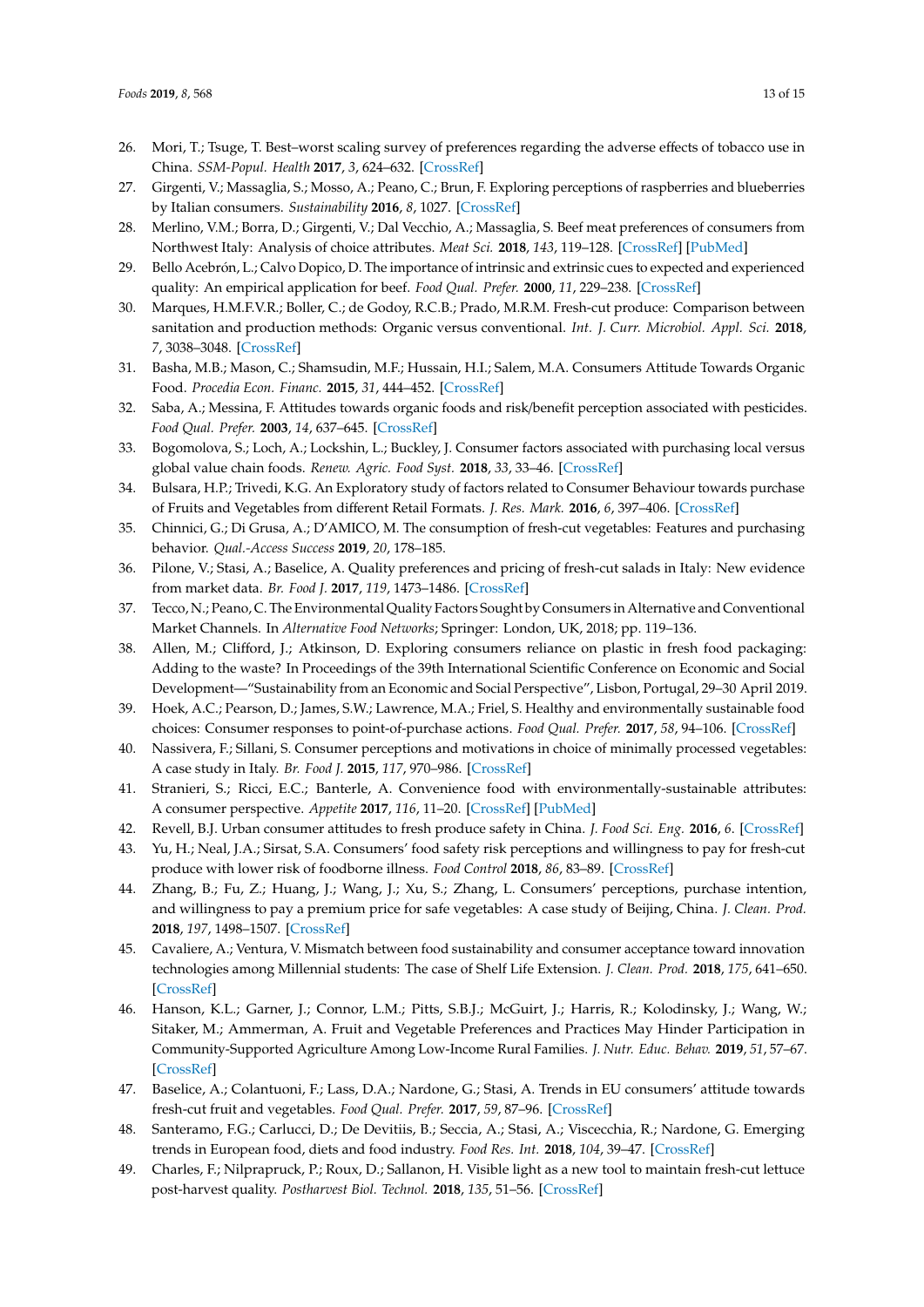- 50. Jaeger, S.R.; Antunez, L.; Ares, G.; Johnston, J.W.; Hall, M.; Harker, F.R. Consumers' visual attention to fruit defects and disorders: A case study with apple images. *Postharvest Biol. Technol.* **2016**, *116*, 36–44. [CrossRef]
- 51. Wilson, M.D.; Stanley, R.A.; Eyles, A.; Ross, T. Innovative processes and technologies for modified atmosphere packaging of fresh and fresh-cut fruits and vegetables. *Crit. Rev. Food Sci. Nutr.* **2019**, *59*, 411–422. [CrossRef] [PubMed]
- 52. Kader, A.A. Quality parameters of fresh-cut fruit and vegetable products. In *Fresh-Cut Fruits and Vegetables*; CRC Press: Boca Raton, FL, USA, 2002; pp. 20–29.
- 53. Nousiainen, L.-L.; Joutsen, S.; Lunden, J.; Hänninen, M.-L.; Fredriksson-Ahomaa, M. Bacterial quality and safety of packaged fresh leafy vegetables at the retail level in Finland. *Int. J. Food Microbiol.* **2016**, *232*, 73–79. [CrossRef]
- 54. Asioli, D.; Canavari, M.; Malaguti, L.; Mignani, C. Fruit branding: Exploring factors affecting adoption of the new pear cultivar 'Angelys' in Italian large retail. *Int. J. Fruit Sci.* **2016**, *16*, 284–300. [CrossRef]
- 55. Cook, R. Trends in the marketing of fresh produce and fresh-cut products. *Fresh-Cut Prod. Maint. Qual. Saf.* **2007**.
- 56. Derbali, C.; Periklis, D.; Spyridon, M.; van Dijk, G.; Angelakis, G. Factors That Influence Consumer Buying Behavior of Fresh Packaged Food in Tunisia. *Int. J. Food Beverage Manuf. Bus. Models* **2018**, *3*, 1–15. [CrossRef]
- 57. Buscher, L.A.; Martin, K.A.; Crocker, S. Point-of-purchase messages framed in terms of cost, convenience, taste, and energy improve healthful snack selection in a college foodservice setting. *J. Am. Diet. Assoc.* **2001**, *101*, 909–913. [CrossRef]
- 58. Carrasco, E.; Pérez-Rodríguez, F.; Valero, A.; García-Gimeno, R.M.; Zurera, G. Survey of temperature and consumption patterns of fresh-cut leafy green salads: Risk factors for listeriosis. *J. Food Prot.* **2007**, *70*, 2407–2412. [CrossRef]
- 59. Um, H.-J.; Kim, D.-M.; Choi, K.-H.; Kim, G.-H. A Survey on Consumers Perception of Fresh-cut Agri-food Products for Quality Enhancement. *J. Korean Soc. Food Sci. Nutr.* **2005**, *34*, 1566–1571.
- 60. Alfonzo, A.; Gaglio, R.; Miceli, A.; Francesca, N.; Di Gerlando, R.; Moschetti, G.; Settanni, L. Shelf life evaluation of fresh-cut red chicory subjected to different minimal processes. Food Microbiol. 2018, 73, 298-304. [CrossRef] [PubMed]
- 61. Alongi, M.; Sillani, S.; Lagazio, C.; Manzocco, L. Effect of expiry date communication on acceptability and waste of fresh-cut lettuce during storage at different temperatures. *Food Res. Int.* **2019**, 116, 1121-1125. [CrossRef] [PubMed]
- 62. Manzocco, L.; Alongi, M.; Lagazio, C.; Sillani, S.; Nicoli, M.C. Effect of temperature in domestic refrigerators on fresh-cut Iceberg salad quality and waste. *Food Res. Int.* **2017**, *102*, 129–135. [CrossRef] [PubMed]
- 63. Tsironi, T.; Dermesonlouoglou, E.; Giannoglou, M.; Gogou, E.; Katsaros, G.; Taoukis, P. Shelf-life prediction models for ready-to-eat fresh cut salads: Testing in real cold chain. *Int. J. Food Microbiol.* **2017**, *240*, 131–140. [CrossRef]
- 64. Mao, W. Sometimes "fee" is better than "free": Token promotional pricing and consumer reactions to price promotion offering product upgrades. *J. Retail.* **2016**, 92, 173–184. [CrossRef]
- 65. Van Donselaar, K.H.; Peters, J.; de Jong, A.; Broekmeulen, R.A. Analysis and forecasting of demand during promotions for perishable items. *Int. J. Prod. Econ.* **2016**, *172*, 65–75. [CrossRef]
- 66. Louviere, J.J. Modeling single individuals: The journey from psych lab to the app store. In *Choice Modelling: The State of the Art and the State of Practice*; Edward Elgar Publishing: Cheltenham, UK; Northampton, MS, USA, 2013; pp. 1–47.
- 67. Casini, L.; Corsi, A.M.; Goodman, S. Consumer preferences of wine in Italy applying best-worst scaling. *Int. J. Wine Bus. Res.* **2009**, *21*, 64–78. [CrossRef]
- 68. Massaglia, S.; Borra, D.; Peano, C.; Sottile, F.; Merlino, V.M. Consumer Preference Heterogeneity Evaluation in Fruit and Vegetable Purchasing Decisions Using the Best–Worst Approach. *Foods* **2019**, *8*, 266. [CrossRef]
- 69. Cohen, E. Applying best-worst scaling to wine marketing. *Int. J. Wine Bus. Res.* **2009**, *21*, 8–23. [CrossRef]
- 70. Chrysochou, P.; Corsi, A.M.; Krystallis, A. What drives Greek consumer preferences for cask wine? *Br. Food J.* **2012**, *114*, 1072–1084. [CrossRef]
- 71. Dekhili, S.; Sirieix, L.; Cohen, E. How consumers choose olive oil: The importance of origin cues. *Food Qual. Prefer.* **2011**, *22*, 757–762. [CrossRef]
- 72. Merlino, V.M.; Borra, D.; Lazzarino, L.L.; Blanc, S. Does the organic certification influence the purchasing decisions of milk consumers? *Qual.-Access Success* **2019**, *20*, 382–387.